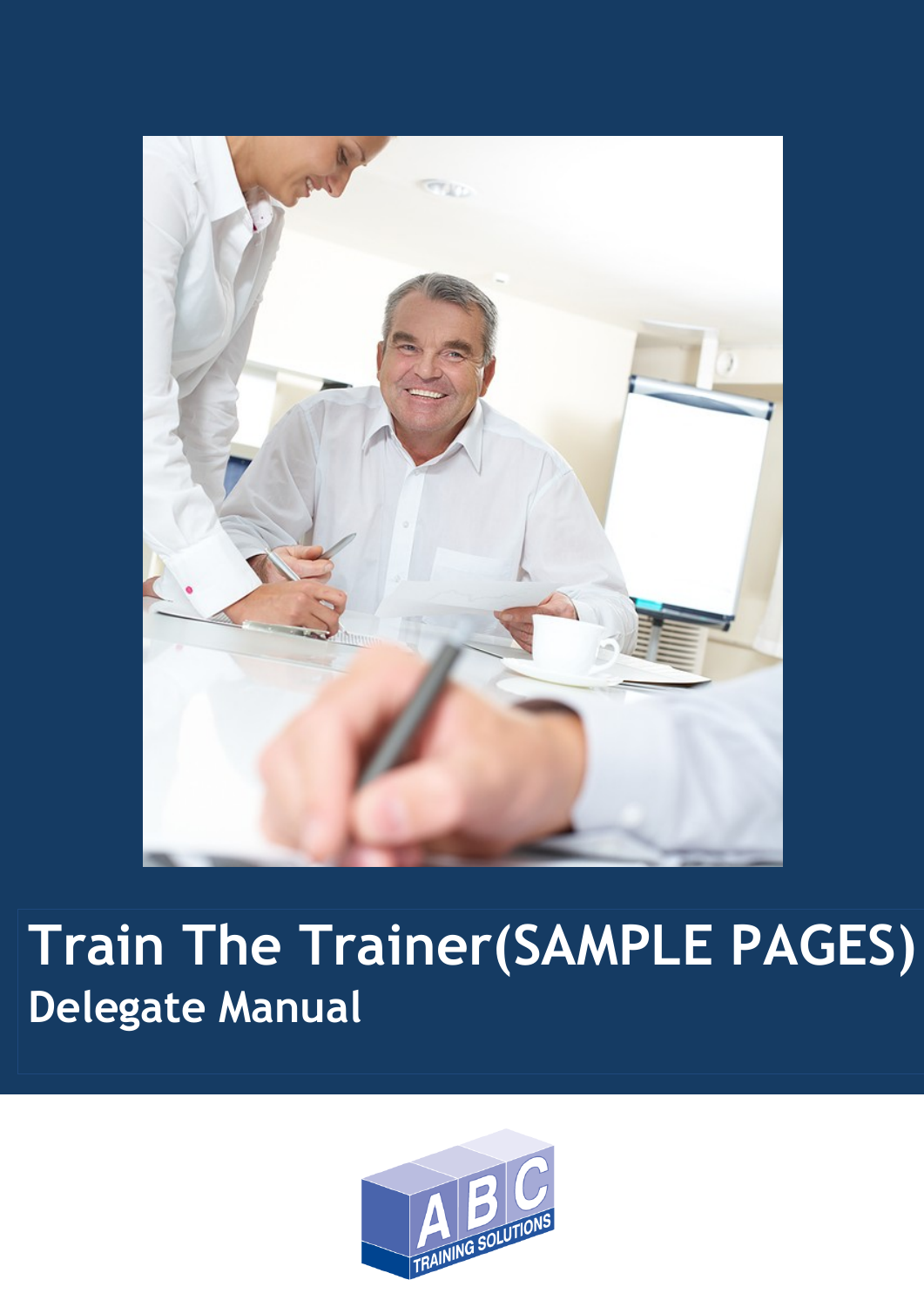

# **COURSE OUTLINE**

9.00 Welcome and Setting the Scene Overview of the Day Knowledge/Skill Checklist Introductions exercise

> 'It Wouldn't Happen Around Here, Would It?' Exercise Review of Exercise

Role of Trainer What Makes a Good Trainer? Questionnaire Review of Questionnaire

Communication Overview Why Communication Goes Wrong between People

#### **11.00 BREAK**

11.15 What is Learning? Motivations and Barriers to Learning Syndicate Exercise

> Tropical Beach exercise Understanding How People Learn – V.A.K.

Adding Variety / Maintaining Interest Exercise Role of Guided Discovery in Training

#### **12.45 LUNCH**

**1.30** Task Analysis: Changing Gears on a Car Own Training Task Analysis Exercise Exercise Review

> Structured Process to Instruction **Skill Practice:** Preparation, Delivery & Feedback

- **3.00 BREAK**
- **3.15 Skill Practice:** Preparation, Delivery & Feedback (continued)

Handling The Unexpected Exercise

Summary Knowledge/Skill Checklist Thoughts on Action Planning

**5.00 CLOSE**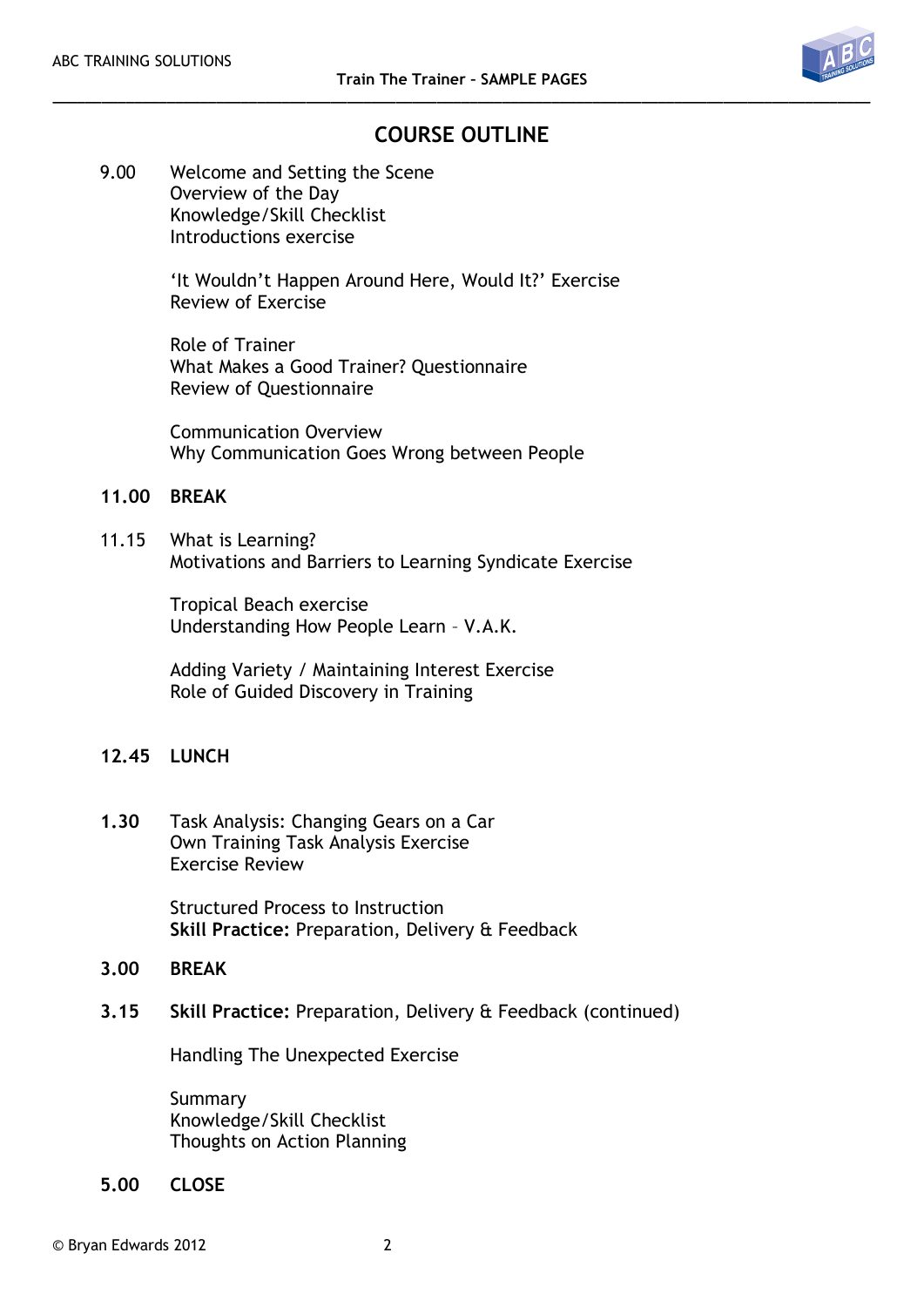

# **ROLE OF TRAINER**

- To impart new knowledge and skills in a professional manner
- To ensure that delegates are able to apply new-found skills to the standards required in a safe manner

"If people knew how hard I worked to get my mastery, it wouldn't seem so wonderful after all." **MICHELANGELO**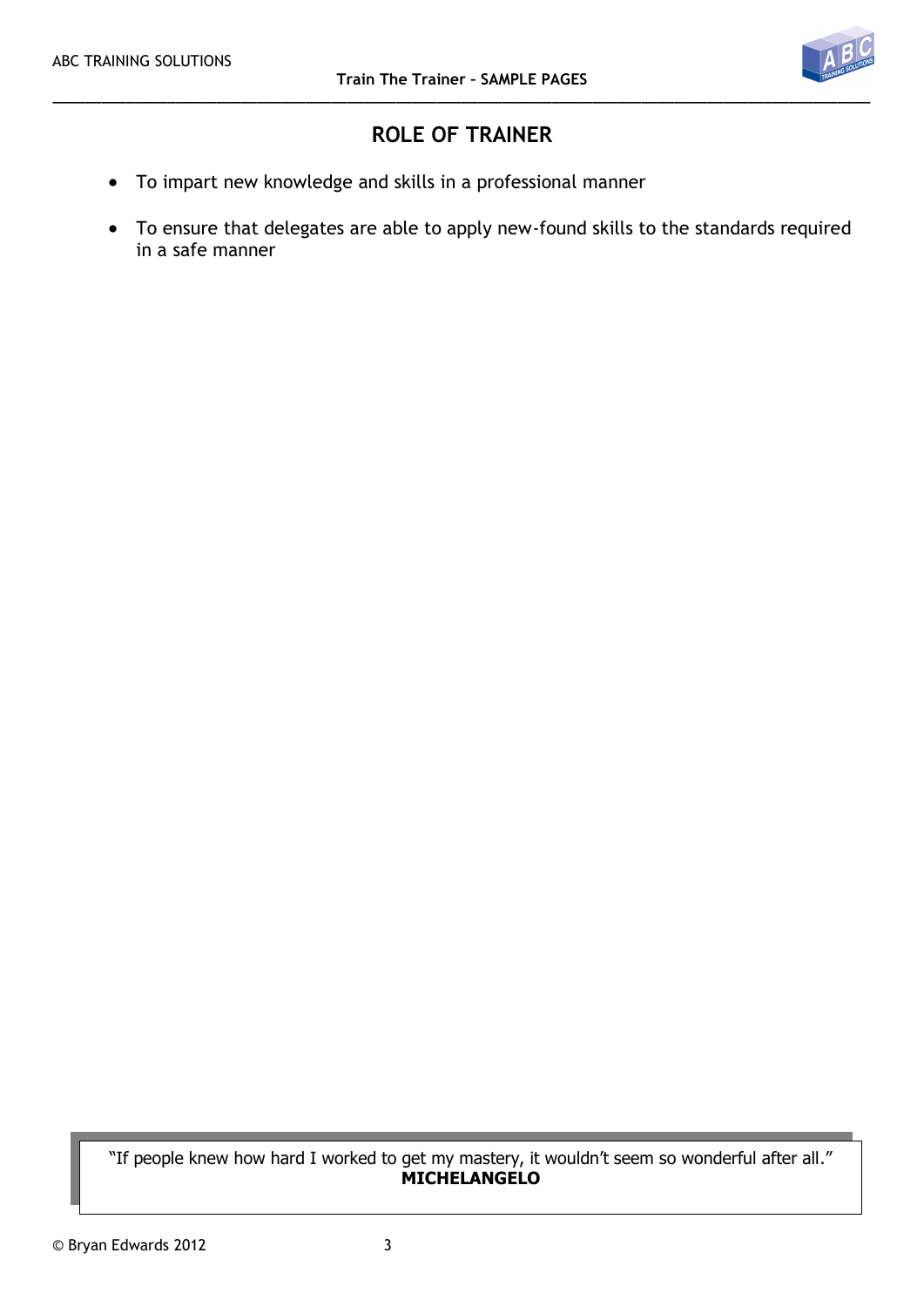

# **WHAT MAKES A GOOD TRAINER?**

Rate your colleague's training skills against the skills/ qualities below, on a scale of 1-6  $(1 = \text{Poor to } 6 = \text{Excellent})$ :

|                                                         | <b>Rating</b> |
|---------------------------------------------------------|---------------|
| <b>Communication skills</b>                             |               |
| Rapport building                                        |               |
| Patience                                                |               |
| Influential/Persuasive                                  |               |
| Analytical                                              |               |
| Planning and organising                                 |               |
| Listening skills                                        |               |
| Questioning skills                                      |               |
| Positiveness (a 'salesperson' for the training message) |               |
| Interesting voice (e.g. varied pitch, with enthusiasm)  |               |
| Creative                                                |               |
| Displaying positive body language                       |               |
| Technical subject matter knowledge                      |               |
| Training delivery skills                                |               |
| <b>Presentation skills</b>                              |               |
| Empathy                                                 |               |
| Sensitivity (to needs of / reaction from Learners)      |               |
| Confident                                               |               |
| Flexibility                                             |               |
| Sense of humour                                         |               |
| <b>Additional Skills / Qualities?</b>                   |               |
|                                                         |               |
|                                                         |               |
|                                                         |               |
|                                                         |               |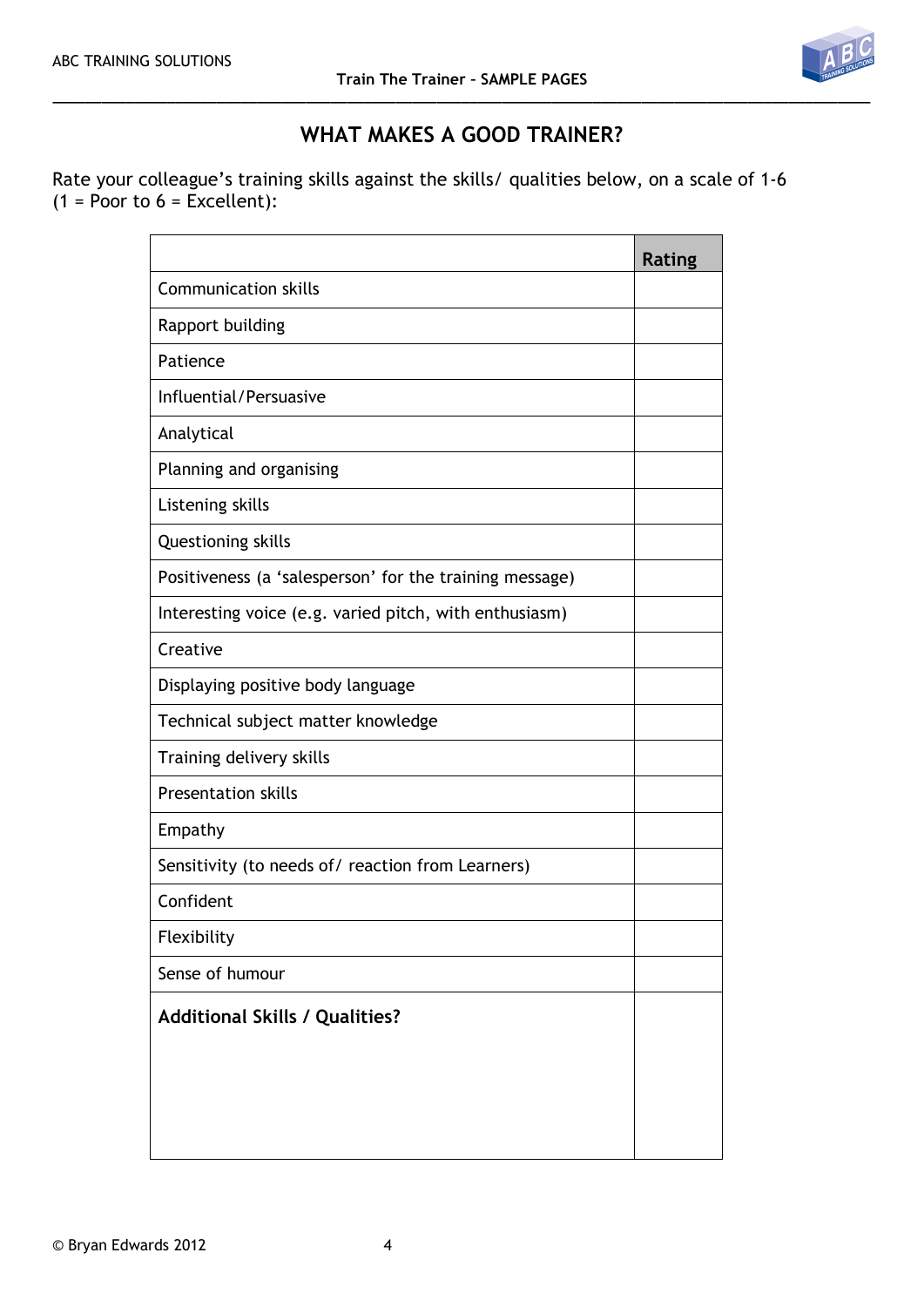

## **COMMUNICATION**

**Communication is:**

**Sender Receiver**

**Communication is a two way street!**

**Benefits of Good Communication Skills**

- Problems are solved in a timely manner- leading to greater efficiency
- People understand each other's attitudes, feelings and opinions, improving team working and productivity
- Avoids procrastination. Issues are tackled quickly so that misinterpretations and assumptions are avoided
- Decision-making is influenced. People feel part of the process, leading to higher selfesteem and morale

"I know that you understand what you think I said, but I am not sure you realize that what you heard is not what I meant." **RICHARD NIXON**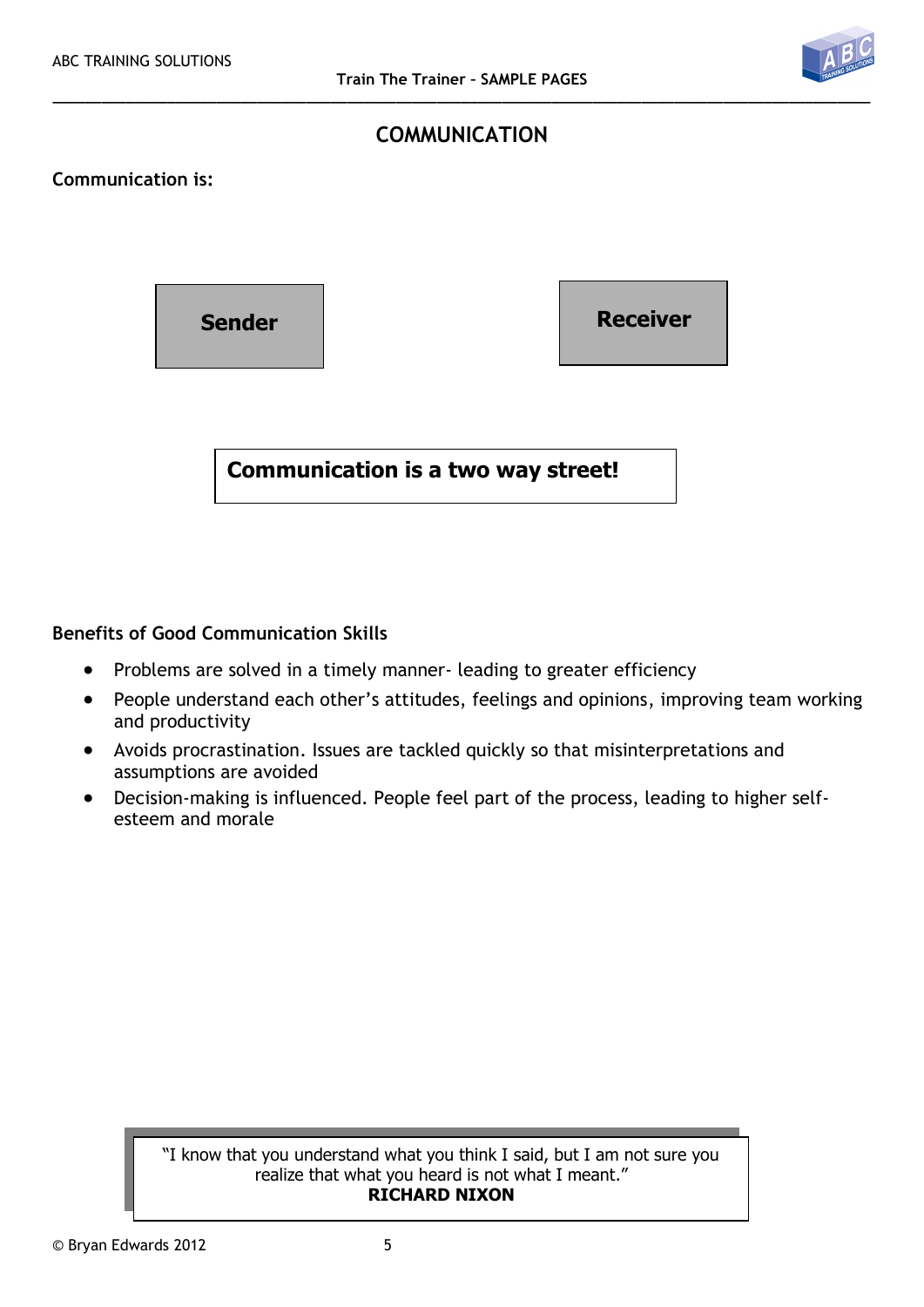**Your thoughts:**



# **MOTIVATION TO LEARN**

Things that motivate people to learn include Achievement and Recognition. What can we do/say in our training to help satisfy these motivations?

"Don't be afraid to take a big step if one is indicated. You can't cross a chasm in two small jumps." **DAVID LLOYD GEORGE**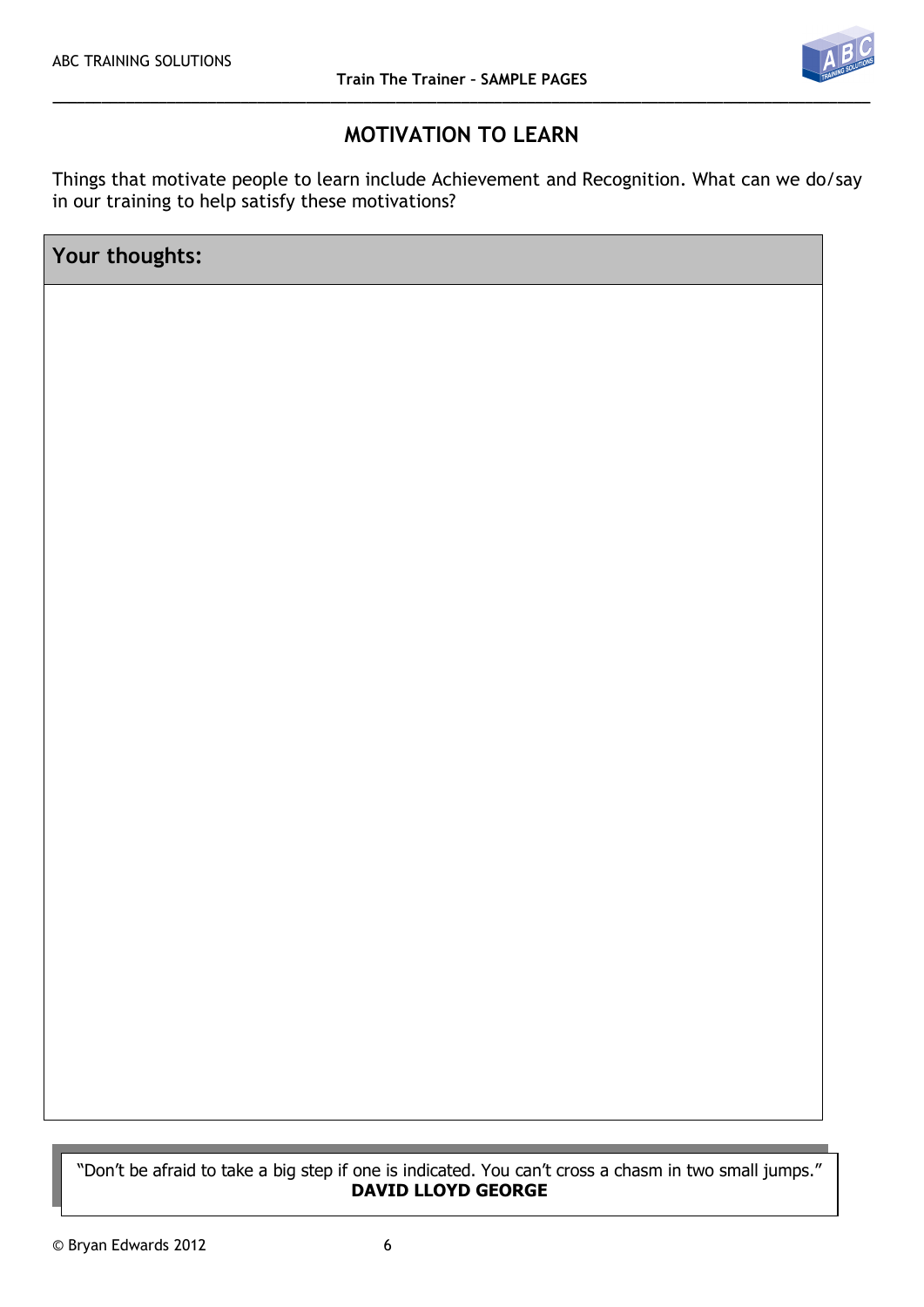

## **GUIDED DISCOVERY**

Consider this example:

| Learning how to use part of a software package                                                                                                                                                                                                                                                                                                                                                                 |  |
|----------------------------------------------------------------------------------------------------------------------------------------------------------------------------------------------------------------------------------------------------------------------------------------------------------------------------------------------------------------------------------------------------------------|--|
| We could:<br><b>Tell</b> them, step by step: you do this first, then this, follow me etc<br>$\bullet$                                                                                                                                                                                                                                                                                                          |  |
| or<br><b>Ask</b> them to create a piece of work using the software, to allow them to<br>$\bullet$<br>experiment $-$ trial and error. Follow it up with:<br>- Careful checking that they have picked up the learning that we<br>needed them to<br>Emphasising the points that may affect quality<br>Pointing out any 'what if' scenarios and how to resolve, if they did<br>not crop up in the quided discovery |  |

Clearly, we need to be careful of the risk of it going wrong. Consider any consequences.

This second method is known as **guided discovery** - leading the trainee to the answers, but not telling. It allows trainees to use their reasoning ability to work out answers for themselves. Guided discovery makes good use of questioning techniques to draw the answers from trainees.

Guided Discovery:

- Leads but does not tell
- Involves the Trainee a lot more they feel much more part of the experience
- It gains commitment
- Trainees feel a higher sense of achievement and satisfaction

"You cannot teach people anything. You can only help them discover it within themselves" **GALILEO**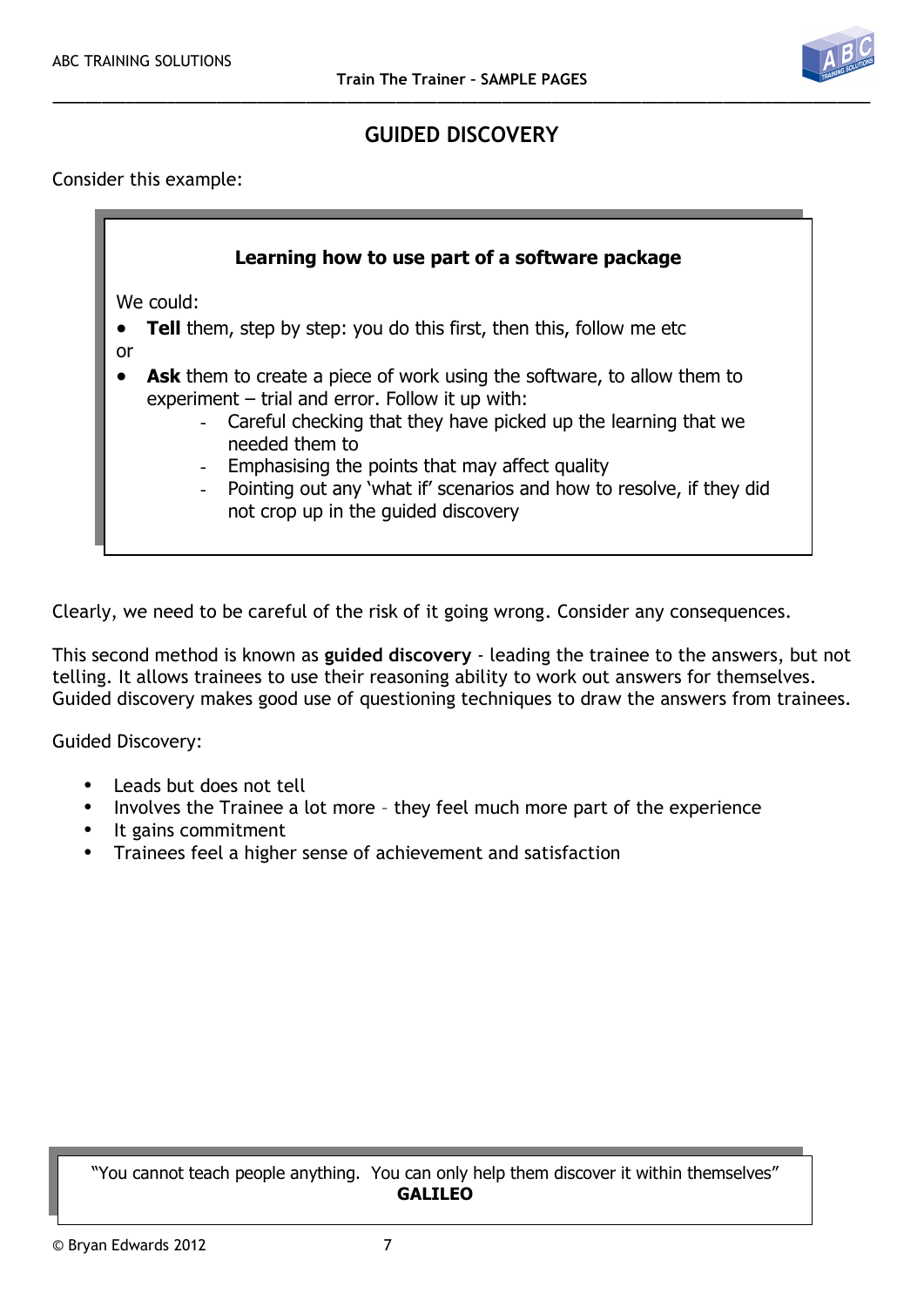

# **TASK ANALYSIS**

- A **job** is a collection of tasks that constitute the work of one person
- A **task** is a major element of work intended to achieve a specific result
- The relationship between job and task is analogous to a jigsaw. The jigsaw is only complete when the pieces are placed in the jigsaw, in the correct order. You can't put a piece down in isolation, without it interlocking with others
- Trainees need to understand the part they play (the task/job) in the whole process what the 'big picture' is e.g. what the organisation makes/does and where their contribution fits in. (Some people start a jigsaw by doing the border first therefore setting the 'big picture')

**Task analysis** is the process of breaking down the task into the **knowledge** and **skills** required to perform the job to a certain standard, stating any **Key Quality Points**. These may affect the quality of the job, or have risks attached. If it is not performed correctly it could mean we lose money; waste time; affect customer relations etc.

The knowledge is the factual input required to do the job: the what, when, where etc. The skill is the 'how' – putting knowledge into practice.

#### **Learning to Drive A Car.**

**Knowledge:** Sequence required to start the car; what a clutch pedal does; what an accelerator does; indicators and their purpose; gears – what they are, when you change gears, road signs and their meanings etc.

**Skill:** Applying the above. For example, you can only change gears in a car when you actually experience it – sensing the revs on the car necessitates a gear change; working the accelerator and clutch pedals together in harmony etc.

**Key Quality Points:** Beware you don't change down from  $5<sup>th</sup>$  to  $1<sup>st</sup>$ ; beware of crunching the gears etc.

#### **You can't learn to drive a car solely by reading a manual!**

A job description can be a good starting point for task analysis i.e. a list of the key accountabilities for the jobholder.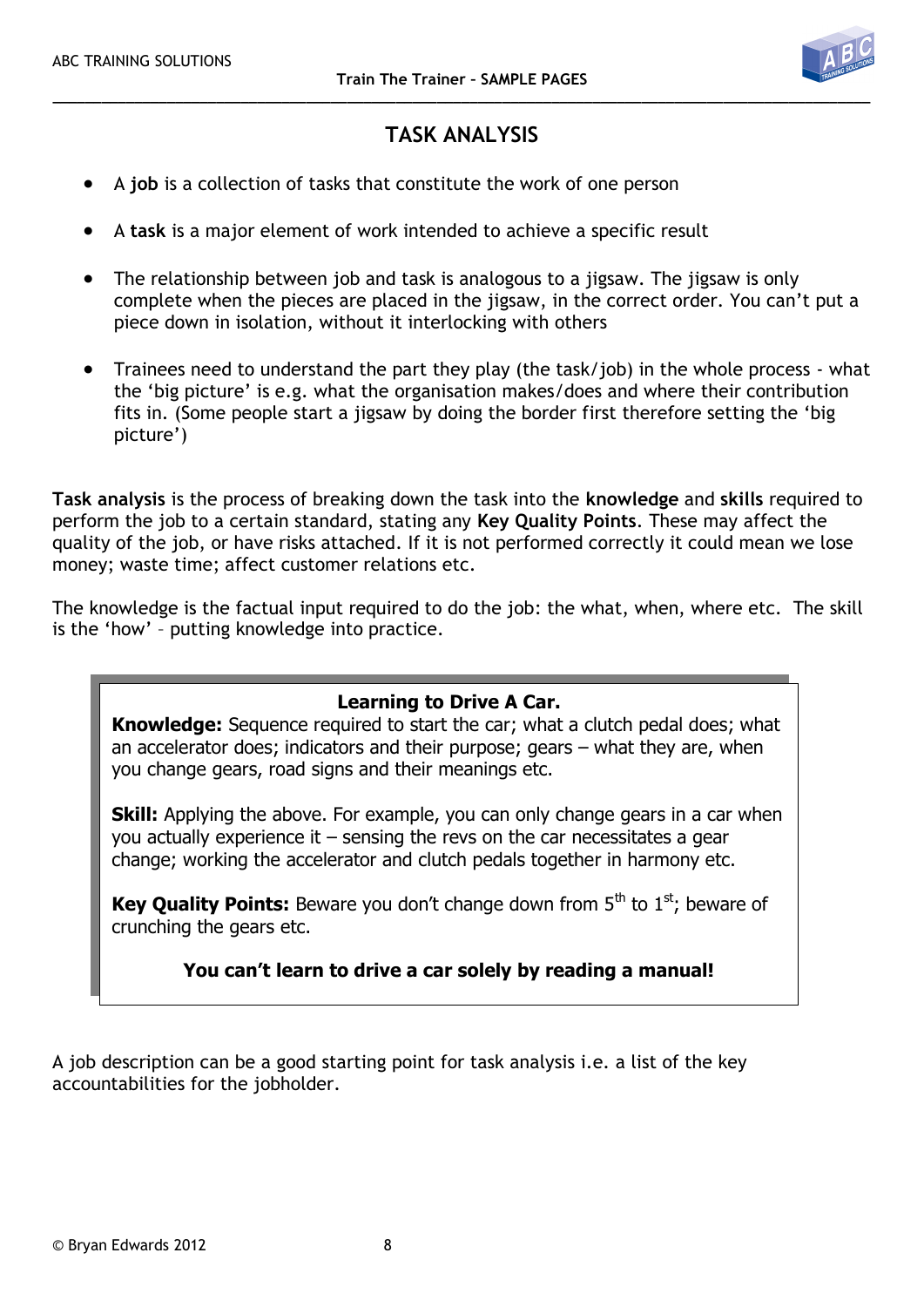

# **QUESTIONING IN TRAINING**

- Use **open** questions (those that require more than a yes or no answer) wherever possible
- Open questions start with **What**, **Why**, **Who**, **When**, **Where** and **How**
- Open questions also start with **Tell**, **Explain**, **Describe** (T.E.D.). For example:
	- **T**ell me about how you create a table in Word
	- **E**xplain his reaction when you brought up the subject
	- **D**escribe what would happen if you pressed that button
- When getting answers:
	- If the answer is correct, say so. Rephrase it and use it to reinforce the main point
	- If the answer is wrong, assertively ensure the Trainee knows it is wrong. For example: *"I can see your point, however it's not what I'm looking for here. George, what do you think?"; "Thanks for that, however I had something different in my mind. What else could it be, do you think?"*
	- $-I$  If the question could have been read as ambiguous, you may want to rephrase and offer out again

"Failing to plan is planning to fail." **ANON**